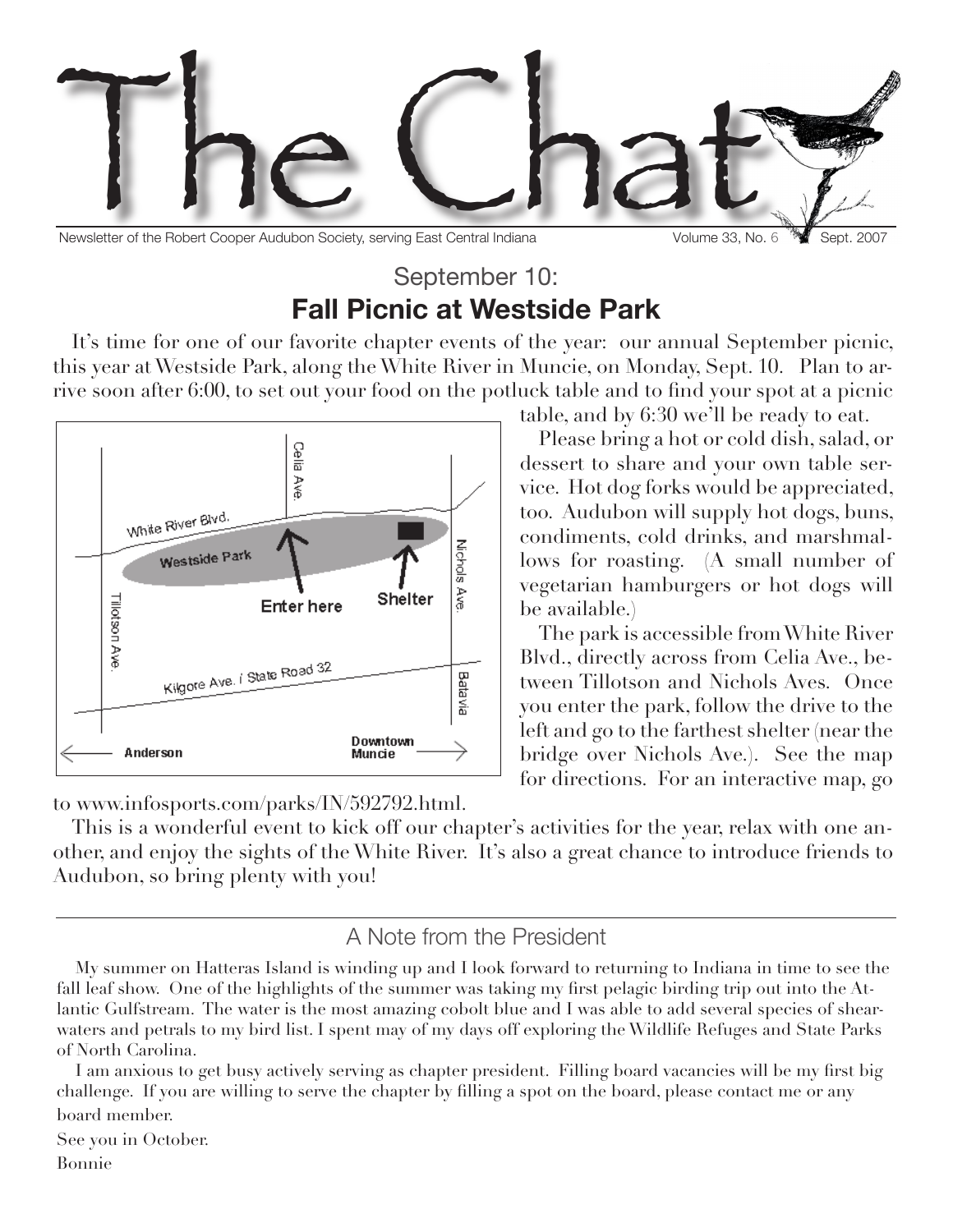# Living Lightly Fair a Success



The Living Lightly Fair on June 2  $\&$  3 was a great success, with attendance of more than 1,000 visitors over the course of the two days!

As RCAS members know, Living Lightly was conceived last year by leaders of our Audubon chapter, the Sierra Club, and Cope Environmental Center, with the support of Minnetrista. The weekend was aimed at helping fair-goers discover learn about strategies for living simpler and healthier lives, alternative

and renewable energy sources, construction and remodeling tips for saving energy and materials, approaches to sustainable community improvement, organic gardening, rain gardens, landscaping with sustainable materials, and much more.

Thankfully, speakers' presentations, kids' activities, and musical performances all went off without any major hitches, and even the weather cooperated for the most part, with only a couple short downpours. The Delaware County Fairgrounds bustled with activity both days, with nearly three dozen booths for vendors, exhibitors, and food vendors. Feedback from visitors was extremely positive, with many comments about how much we've needed something like this in East Central Indiana.

The fair was such a success, in fact, that plans are already underway to have the second Living Lightly Fair in September 2008. If you'd like to help plan that fair, please send your name and contact information to sustainablelivingfair@gmail.com.

### **Nominations Sought for Environmentalism Awards**

Our annual award banquet is scheduled for Monday, November 12. Be sure to mark your calendars! This event, which is always one of the highlights of the year for our chapter, honors individuals and organizations that have made noteworthy contributions to the environment in our region, perhaps even the state, in these categories:

• **Robert H. and Esther (Munro) Cooper Conservation Award:** the chapter's highest honor, for overall contributions to, conservation of, and appreciation for, the natural environment

• **Phyllis Yuhas Wildlife Habitat Preservation:** for development or preservation of habitat that contains significant wildlife and/or native plant life populations

• **Richard Greene Public Service:** for active involvement in serving the public's environmental interests and concerns

• **Clyde W. Hibbs Conservation Education Award:** for excellence in educating the area's children, youth, and /or adults on conservation issues and practices

• **Youth Conservation Award:** for excellence in conservation practices by a youth under the age of 18

To make the event a success, we need your help. If you know of an individual or organization that deserves recognition for its service to the natural environment in any of the above categories, please send your nomination, along with a description of the nominee, to Bonnie Nicholson, at nickrb69@ yahoo.com, or at the following address: 9898 College Corner Rd., Greens Fork, IN 47345. Be sure to include your own name, phone number, address, and email address.

Award nominees need not reside in our chapter's seven-county region and they need no affiliation with the Audubon Society. Nominations must be received by October 9.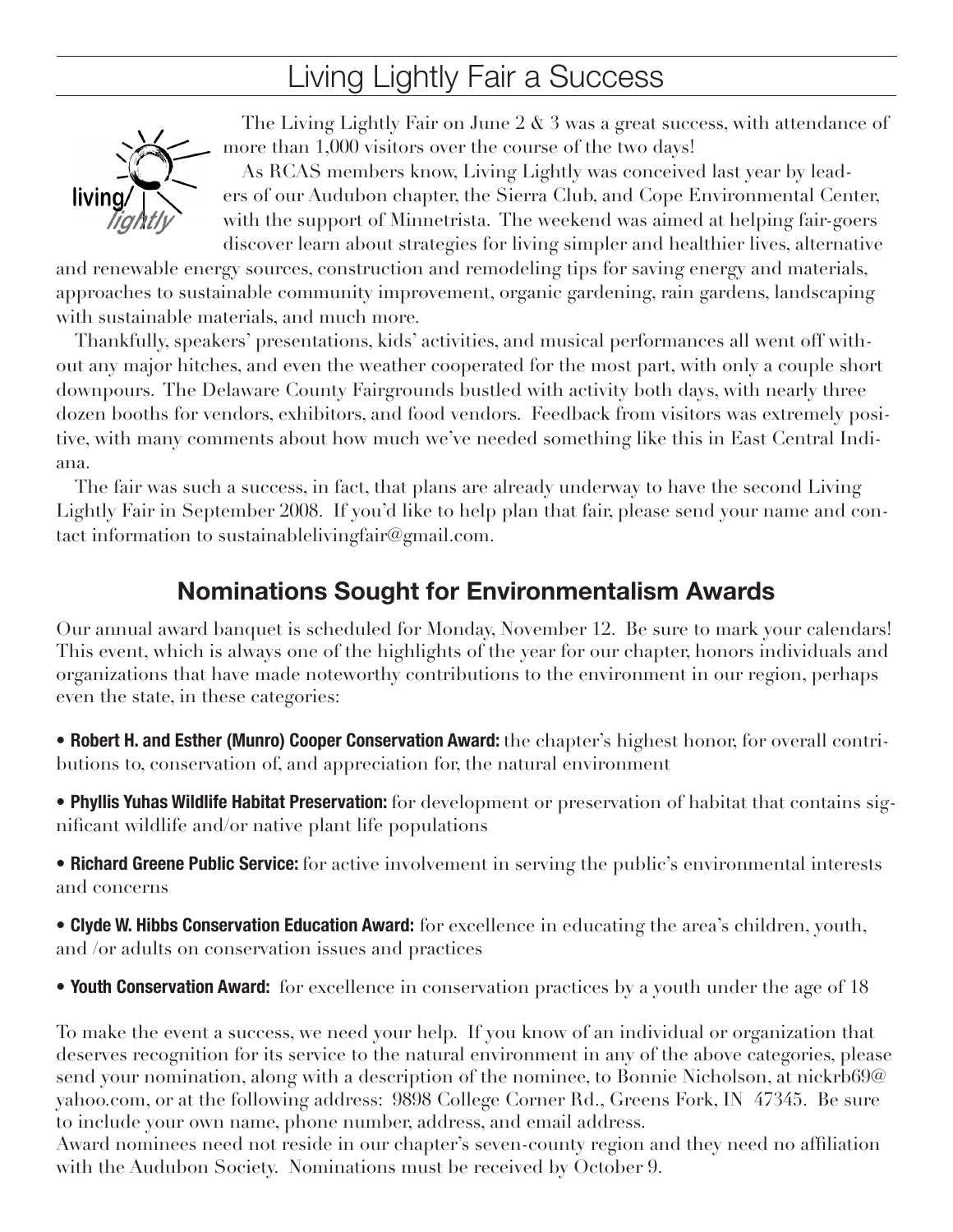## **Continuing RCAS Conservation**

#### **Osprey nesting platforms**

On June 12th the platforms were installed: two at Summit Lake State Park and one at Province Pond Wetland Area by Henry County REMC and RCAS. RCAS is continuing efforts to get the other two platforms planted at Prairie Creek Reservoir.

#### **Sandhill Crane Nesting Habitat**

In June, RCAS volunteers planted an additional 100 tussock sedge plugs at the Summit Lake nature area, then in July planted additional wetland plants at Bonham Pond and at Summit Lake nature area. At Westwood Lake, the cattails have been treated and in April 2008 we will plant our fourth sandhill crane nesting area. RCAS has leveraged the \$800 National Audubon Society grant into \$3,800 worth of plants that will benefit the sandhill cranes, as well as many other wetland species.

#### **Prairie Plantings**

Mark and Robin Scott 18-acre prairie planting has continued to progress. In July, RCAS volunteers cut invasive shrubs and larger trees, and then the area was mowed. In August the area was herbicide treated. This November, the planting of Henry County genotype grasses and forbs will take place. The DeHart project in northern Delaware County has had invasive shrubs and trees cut, herbicide treatment and this fall a 10-acre prairie planting will happen.

#### **Invasive species**

This fall and winter RCAS volunteers hope to treat invasive species of autumn olive, bush honeysuckle, white mulberry and locust in areas such as Summit Lake Nature Ponds area, Wilbur Wright FWA and Westwood Park. This work is being done to help offset the common and endangered bird species declines. There are many areas in east central Indiana which need our help in eradicating these invasive species as well as others. For additional information you can contact: www.mipn.org

### **We're embarrassed**

The Robert Cooper Audubon Society is largely about birds, but we haven't had a field trip for more than a year, because we still have no Field Trip Chair!

This is one of the most enjoyable positions on the board: Not only do you get to go birding in places you've always wanted to go to, but you get to have other birders help you decide what you're seeing. An added perk: The Field Trip Chair also gets to be the keeper of our chapter spotting scope, a nice Nikon scope that magnifies birds up to 60 times!



*This cardinal isn't the only one who's a little red!*

You don't need to be an expert birder to lead field trips. But if you're already an experienced birder, we especially hope that you'll step forward and give back to the chapter in this fun, easy, and vital role.

To volunteer or learn more about being Field Trip Chair, contact Barb Stedman at bastedman@gmail.com or 288-2890.